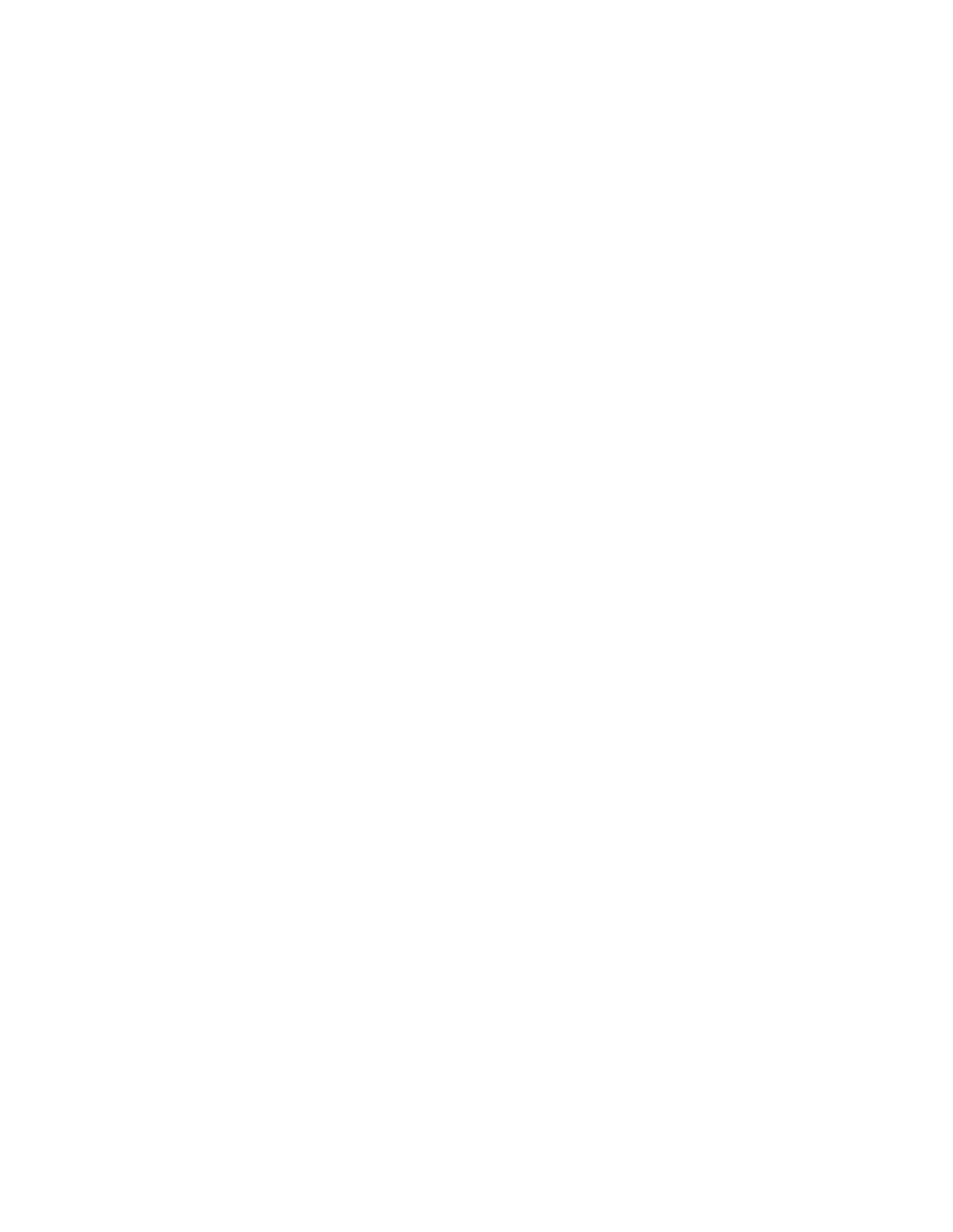## **Table of Contents**

| 3.   |        |  |
|------|--------|--|
|      |        |  |
|      |        |  |
|      | 3.1.2. |  |
|      | 3.1.3. |  |
| 3.2. |        |  |
|      |        |  |
|      | 3.2.2. |  |
|      | 3.2.3. |  |
|      | 3.2.4. |  |
|      | 3.2.5. |  |
|      | 3.2.7. |  |
|      | 3.2.8. |  |
|      | 3.2.9. |  |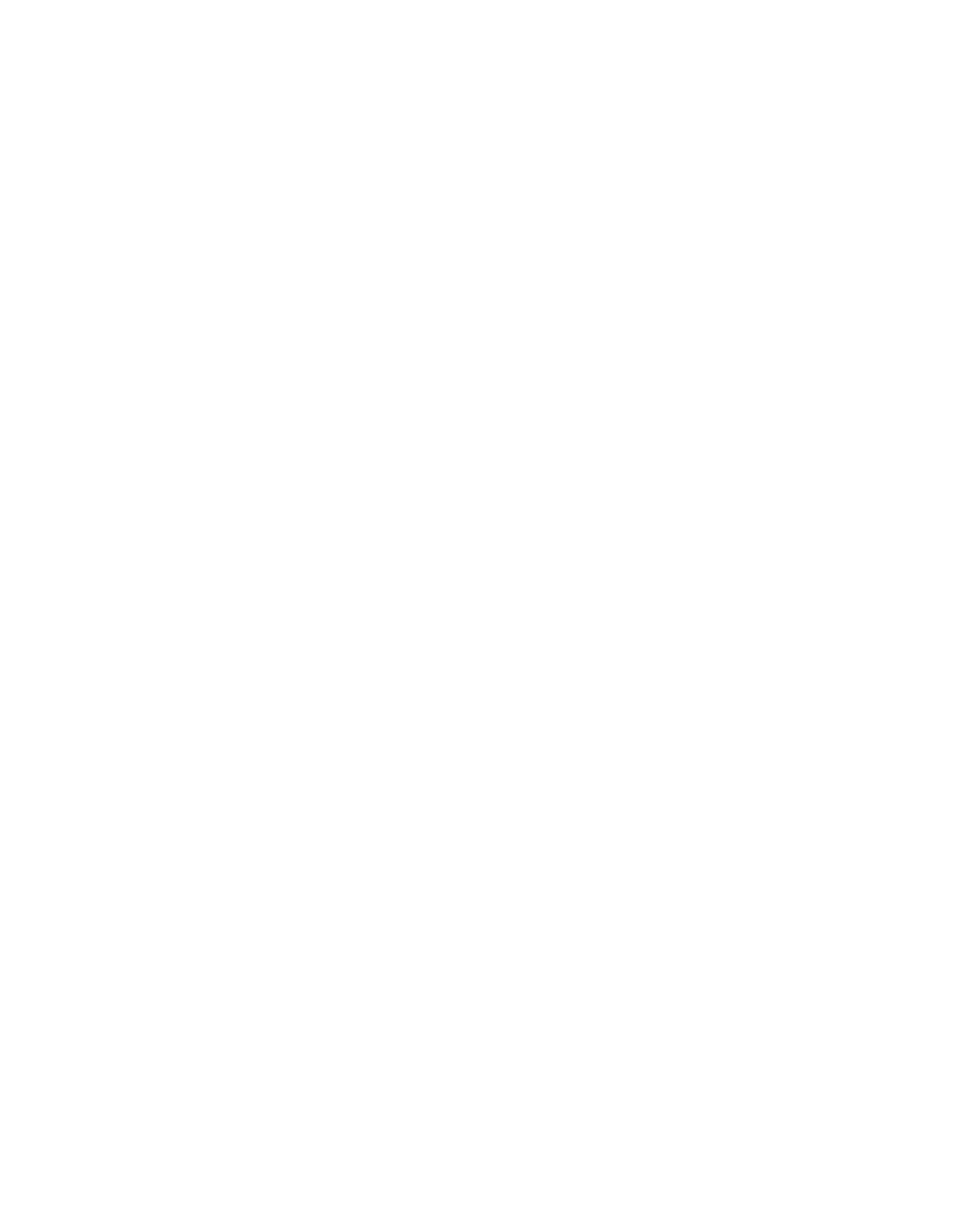## **3.PROJECT MANAGEMENT**

A successful field season is preceded by thorough preparation. This is especially true as the time available for many types of species inventory is limited by biological cycles, seasonal weather, and economic constraints. To avoid unforeseen delays and make the most efficient use of time in the field, a project biologist should anticipate the demands of survey work prior to leaving the office. Although no one can anticipate every obstacle, thorough preparation can help to avoid many problems and inefficiencies, in addition to making unforeseen difficulties easier to manage.

All surveys must be conducted in a safe manner. Because of potential dangers while working in the outdoors, field crews should contain a minimum of two people, at least one of which possesses a current, WCB-endorsed first aid certificate. Proper survey planning; appropriate safety equipment and proper training in the use of field equipment; standards for weather and field conditions in which the survey may be conducted; and field workers that are in good physical condition, can aid in ensuring a safe and successful survey.

Once the objectives and methods of the inventory have been determined, the project leader should develop a time schedule which considers:

- 1. Preliminary information collation
- 2. Hiring / contracting / training personnel
- 3. Obtaining necessary equipment and supplies
- 4. Doing preliminary field work
- 5. Describing associated habitat
- 6. Operational species inventory.

## **3.1. Resources and Personnel**

## **3.1.1. Information**

Bringing together available resources is the first step when starting any project. Prior to beginning a field inventory, it is mandatory to collate existing information which may have relevance to the current project. There are numerous potential sources of useful geographic, ecological, and logistical information for most study areas in British Columbia. Information may come in four basic forms: maps; reports and articles; consultation; and raw data. Some appropriate sources of information for planning most wildlife inventories are provided below:

### **Map Products**

- 1. **Base maps:** TRIM is preferred. Where this is not available, the best alternative is a current NTS map sheet registered to NAD 83.
- 2. **Small scale ecological mapping:** This includes mapping based on ecoregion and biogeoclimatic classification. The province has been mapped as Broad Ecosystem Units (BEUs) at a scale of 1:250,000. Species-specific habitat capability and suitability interpretations exist for some species.
- 3. **Large scale ecological mapping:** Terrestrial ecosystem mapping showing ecological site series exist at scales of 1:20,000 to 1:50,000 for some of the province. Speciesspecific habitat capability and suitability interpretations exist for some of terrestrial ecosystem mapping projects.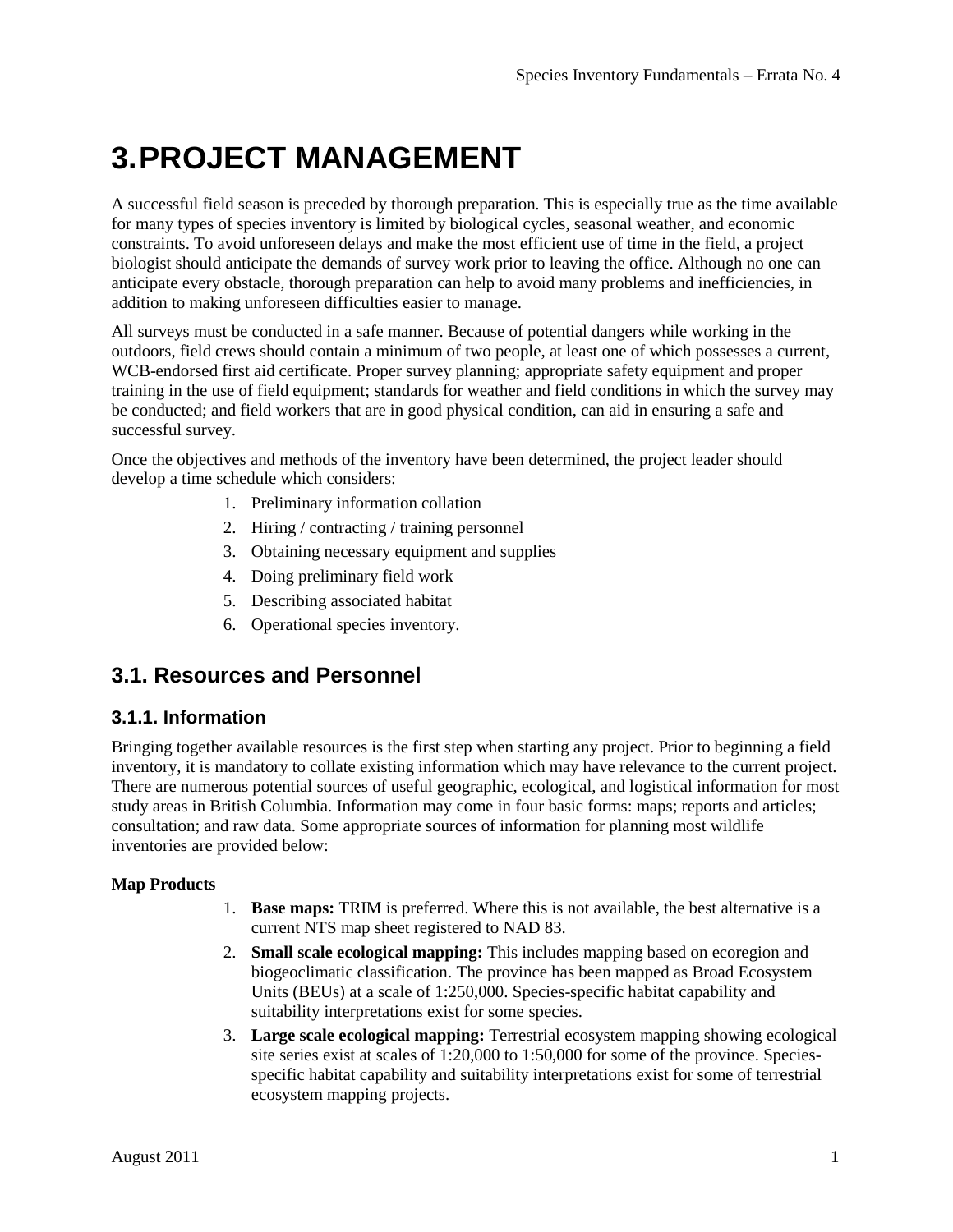- 4. **Resource-based thematic maps:** In many cases, maps of key habitat attributes may have been created unintentionally by other resource sectors. These include maps of forest cover, soils, and bedrock geology.
- 5. **Aerial photographs:** Select photos of the appropriate scale, coverage and quality. Computerized "ortho" photos are also available. These are aerial photos which have been orthorectified to resolve distortion due to the curvature of the earth's surface.
- 6. **Road maps:** Access is an important consideration when planning inventory work. Road maps, forest recreation maps, and logging road maps produced by forest licensees may all be useful.

## **Reports and Articles**

- 1. **Field guides:** This may include district, provincial and/or continental guides to species identification and distribution.
- 2. **Scientific papers:** Even if they do not address local conditions, papers from peerreviewed journals provide high quality information about general species ecology such as behaviour and habitat selection, and specialized technical matters, such as sampling design and data analysis.
- 3. **Status reports:** Of particular interest are status reports produced in British Columbia through the academic community or by MOE, and nationally by COSEWIC. Useful information about species ecology, current distribution, habitat associations, and limiting factors. They are also of great use when providing management recommendations.
- 4. **Conference proceedings:** These may provide a more pragmatic look at certain issues which may not be suitable for scientific journals.
- 5. **Government publications:** These are numerous, but may be very relevant, particularly in terms of assessing previous work in the study area.
- 6. **CBCB manuals:** The RISC inventory manual for each species group contains relevant information on the ecology of different species, as well as detailed descriptions of techniques for sampling them. In addition, each manual contains a bibliography of useful references.

### **Consultation**

- 1. **Professional Biologists:** Government biologists who might be consulted include forest ecosystem specialists, habitat protection officers, regional wildlife biologists, wildlife and habitat inventory specialists, rare and endangered species specialists, and provincial species and inventory specialists. Private consultants, university professors, and graduate students may also share their knowledge.
- 2. **Local First Nations People:** Local First Nations people may possess valuable historical knowledge of the distribution and abundance of species within their traditional territory. Their current land use practices may also give them a familiarity with wildlife populations.
- 3. **Naturalists:** Particularly for inventories dealing with non-game species, such as songbirds, raptors, and herptiles, local naturalist clubs may be the greatest source of local information about species distribution.
- 4. **Sportspersons/Hunting Guides/Trappers:** Consumptive wildlife users have a strong interest in following the annual fluctuations in abundance and seasonal movements of games species and furbearers.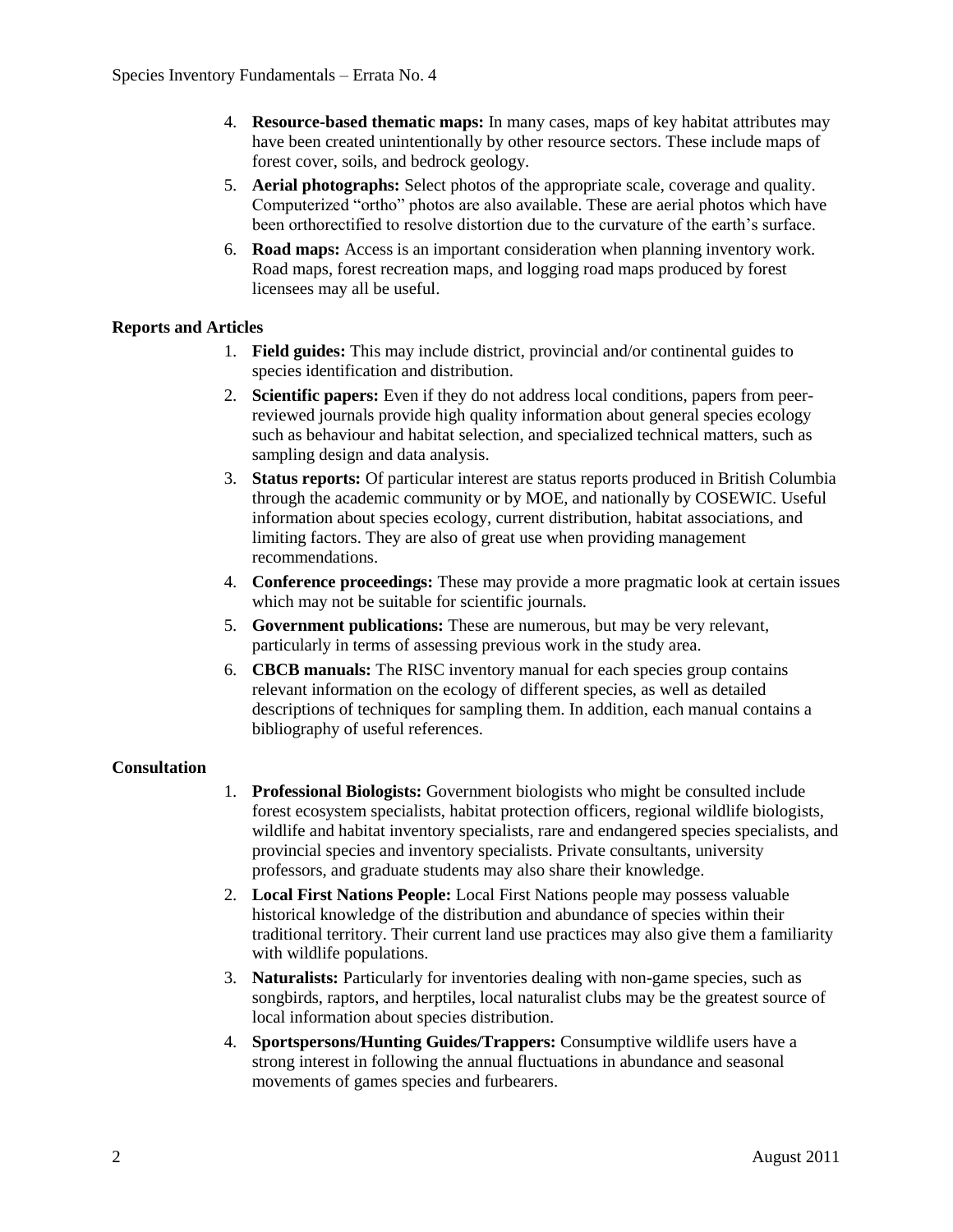5. **Field Workers:** Timber cruisers, loggers, and other workers who work largely in the outdoors have useful observations of conspicuous species.

**Data**

- 1. **Conservation Data Centre (CDC):** The CDC maintains an electronic database of occurrences of rare and endangered species and ecosystems in the province. This information is available free to the public, although a handling fee may be charged for large requests.
- 2. **Provincial Wildlife Harvest Data Systems:** Several data systems containing wildlife harvest information are maintained by MOE. Specifically, the Summary Statistics Database contains information about hunters and harvest, and the Wildfur Harvest Database contains information about trapping of furbearers in the province.
- 3. **Provincial Species Inventory Data System (SPI):** Since 1995, all wildlife projects which are funded with provincial money are required to contribute their data to this centralized provincial data system. In addition, all existing wildlife data in possession of the provincial government will eventually be included in this system. Summary information and non-sensitive data will be available free to the public, although a handling fee may be charged for large requests.
- 4. **Other Sources:** Numerous programs for collection of wildlife data already exist (*e.g.*, Breeding Bird Survey) and provide data to interested people for a minimal cost. In addition, there are also a number of independent data systems designed to centralize wildlife observations throughout the province.

## **3.1.2. Equipment**

A checklist of the essential equipment for each survey method has been provided in each CBCB manual as part of the survey protocol. Due to their specialized nature, certain items of equipment can be very difficult to acquire (*e.g.*, Anabat detector for bat surveys). Availability of these items will need to be ensured well ahead of the field season to allow time for alternatives if required, and to provide lead time to allow crew members to become familiar with equipment prior to entering the field. All equipment should be checked to make sure it is in good working condition before going out in the field. Back-up equipment should be carried as appropriate (*i.e.*, spare batteries, an extra recorder, etc.).

In addition to the items of equipment listed in the CBCB manuals, field crew should carry appropriate safety equipment to ensure that they are able to deal with the rigors of working outdoors as well as handle emergencies. A camera is also useful to have along, particularly for capturing pictures of significant or unidentifiable animals, plants, behaviours, landforms, etc. for later discussion.

Global position system (GPS) equipment may be convenient for registering locations of design components<sup>2</sup> and species observations. Persons using GPS should be familiar with GPS standards and specifications, in particular the document, *Province of British Columbia Standards, Specifications and Guidelines for Resource Surveys Using Global Positioning System (GPS) Technology*, available at:

## <http://ilmbwww.gov.bc.ca/bmgs/gsr/index.htm>

Satellite technology is not required however, and georeferenced locations may also be obtained by recording them in UTM coordinates from maps registered to NAD 83.

 $\overline{a}$ 

<sup>2</sup> For an explanation of Design Components, see Section 2.2.4 in *Species Inventory Fundamentals* (RIC, 1998).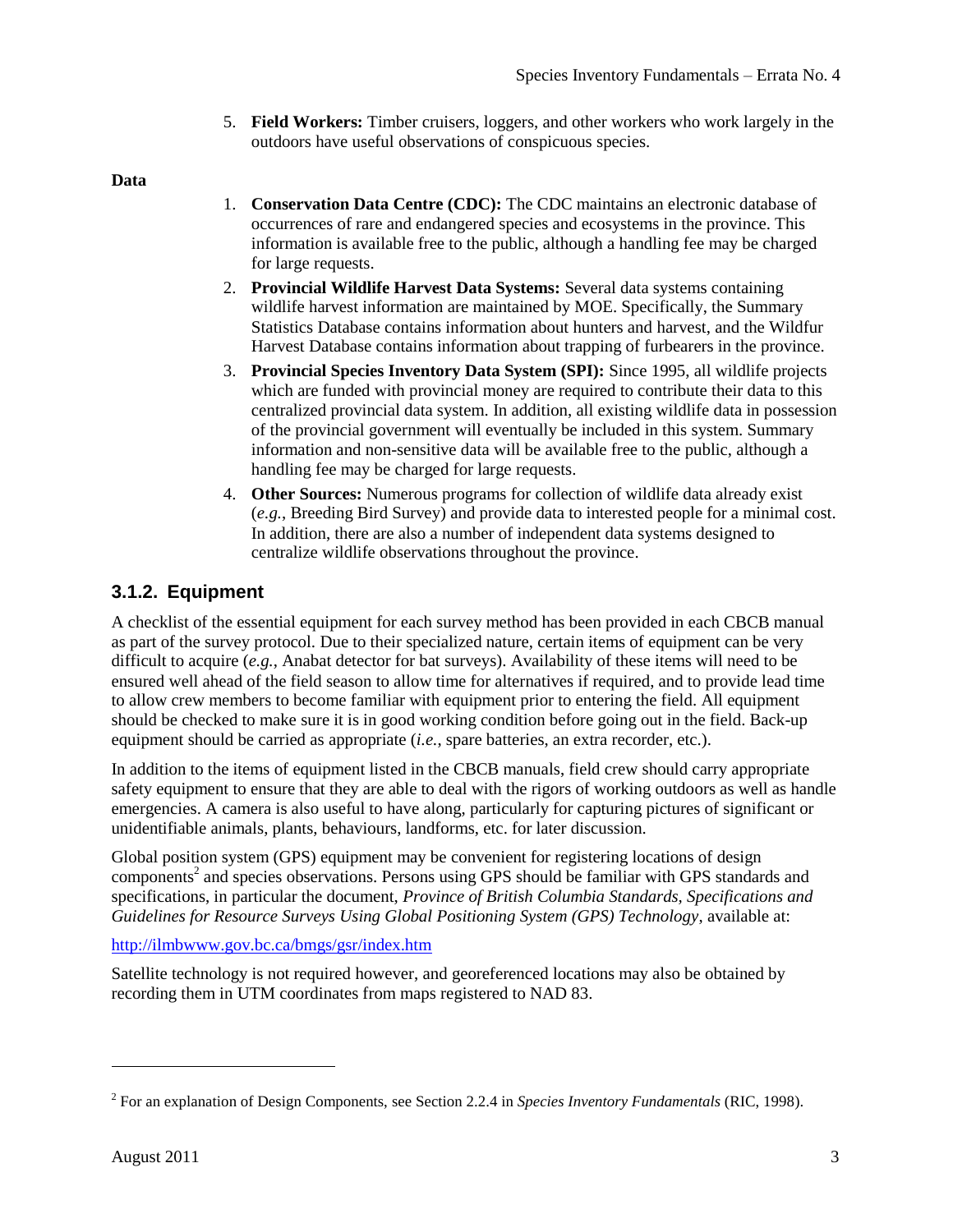## **3.1.3. Personnel**

The specific qualifications of project personnel are no longer specified. Rather, RISC addresses qualifications by requiring that inventory projects be managed and signed off by a qualified Registered Professional Biologist (RP Bio). The professional is responsible for the reliability of the data and reports. Personnel undertaking specific tasks within a project must possess appropriate skills and experience. Note that attendance and participation in specialized RISC-developed training courses is no longer required.

Before rigorous field surveys begin, all personnel should visit the study area to evaluate access, practice identification skills (if required), and familiarize themselves with the various ecosystem distributions and major land use practices. Crew leaders should be introduced to appropriate land and resource managers in the study area to avoid complications during active sampling. In certain situations it may be necessary to obtain permission from those with tenure over the land prior to commencing surveys. This is also an appropriate time to become familiar with the practicalities and logistics of the methods to be used, to sort out any problems and to refine techniques to suit site-specific conditions. As well, a review of the data capture templates (discussed below) is essential before attempting to record actual observations in the field.

## **3.2. Inventory Project Design and Data Management**

There is an important distinction between the terms "data" and "information" to denote separate entities (Cooperrider *et al.* 1995). "Data" are defined as raw, unedited, unanalysed observations in the form of numbers, pictures, locations, and so on. "Information" refers to data which have been analyzed, synthesized or summarized so that inferences or predictions can be made about natural patterns. For example, an observation of an animal in a location is one datum; many such observations are data. A map of the distribution of the species compiled from such data is information. Unlike the raw data from which it was derived, information tends to address specific questions. For example, from a distribution map, it is possible to predict where a species is likely to occur.

Data management is an important area of project supervision. It is not uncommon that data are collected, a report is generated, and then the original data are misplaced, forgotten or left in a form that is unusable to resource managers and other data users. Ecological data are extremely expensive to acquire so the utmost care must be taken to maximize their life expectancy. In an effort to ensure that data remains interpretable and accessible to all, raw data and reports should be collected in such a way that they can be stored within a secure, accessible, central data repository. The Species Inventory Database (SPI) was created to achieve these objectives for wildlife inventory data.

## **3.2.1. Species Inventory Database (SPI)**

The Species Inventory Database (SPI) was developed to store the data, results, and reports of inventory projects. The database was structured to emulate the design of an inventory project. Each project is assigned a unique business-area project ID (BAPID) to aid in cataloguing the data. All files for each project, including the original data files, are stored under this ID.

More information about the SPI database system is available at:

<http://www.env.gov.bc.ca/wildlife/wsi/spidatasystem.htm>

## **3.2.2. Inventory Surveys**

Inventory surveys focus on **what species**, **when** it was detected, **where** it was detected, **how many** were detected, and **what area** was searched. Inventories may also collect other information related to the species, such as morphometric data, voucher specimens, and site-specific habitat information.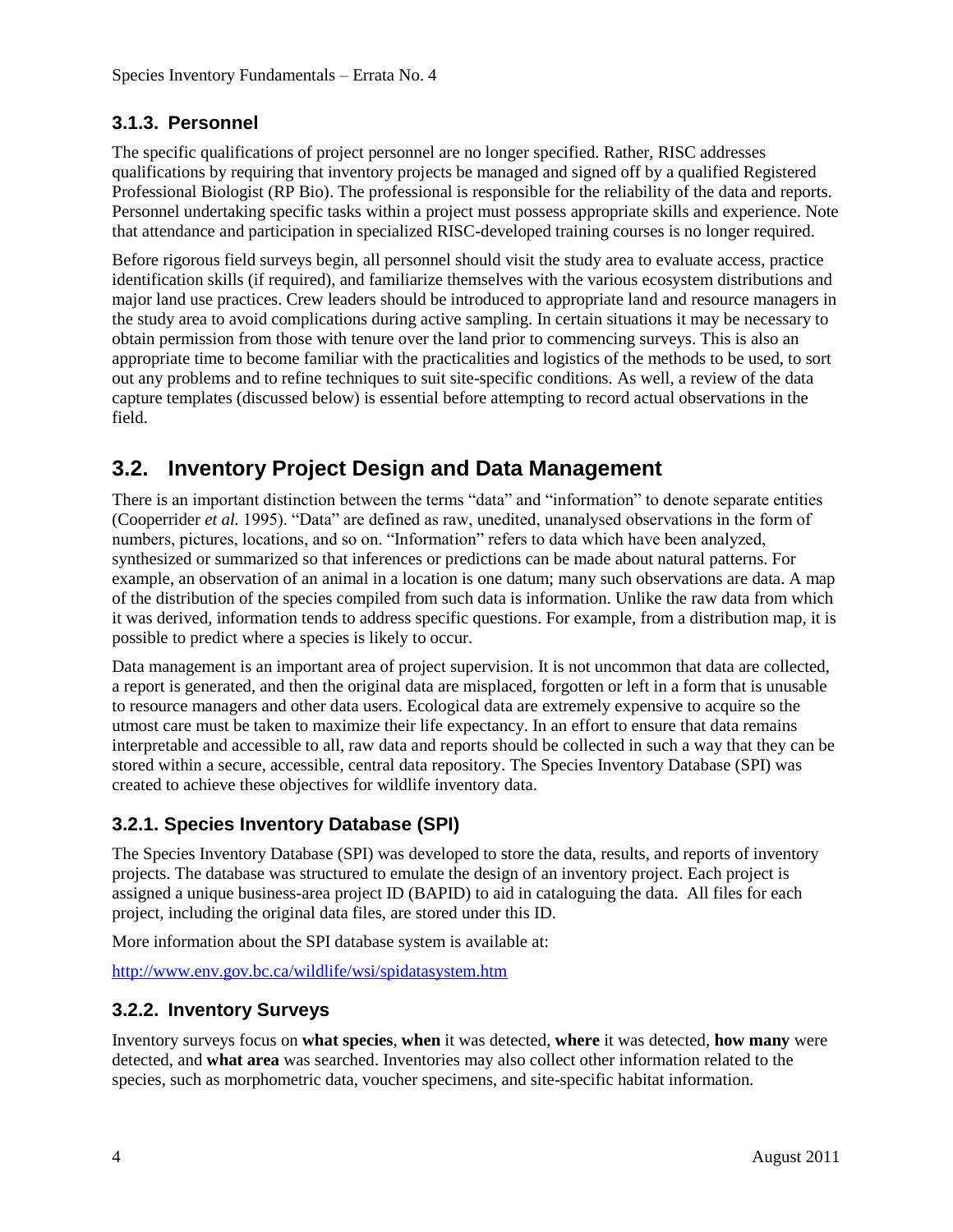There are several templates (in Microsoft Excel<sup>TM</sup>) for capturing detection data from the different inventory surveys, and a spatial data template for capturing spatial data about the areas searched (e.g. study areas boundaries, transects, or block boundaries). All inventory data must be submitted using the appropriate templates. For more details on the data capture templates, see the next sections.

## **3.2.3. Survey Data Templates**

To ensure that detection data can be loaded into the SPI Database, all detections must be captured using consistent structure, codes and definitions. To accomplish this, survey data templates were designed to support the survey types described above. These templates are available as Microsoft Excel™ files.

Project information, survey observations, and incidental observations, are entered into the survey data templates. Location information (i.e. UTM coordinates) is required for each design component<sup>3</sup>. For example, provide the UTM coordinates for sample stations, for the center point of blocks, or for the start and end of transects or transect segments. The UTM coordinates of the individual observations are also required, if they have been collected.

Predefined data fields, codes, and their definitions are provided. As indicated in the templates, certain predefined fields are mandatory and must be completed for successful data loading. These fields must not be altered or removed. All other predefined fields are optional and can be removed but not renamed.

User-defined data fields and codes can be added to any template. These additional fields will be stored in the template copy and will be archived in the database along with the report and the original data submission. Archived copies can be downloaded via the [Species Inventory Web Explorer](http://a100.gov.bc.ca/pub/siwe/) (SIWE) in exactly the form that they were submitted. Only the predefined fields of the survey observations are available in the Land Resource Data Warehouse (LRDW) spatial views through iMap and ArcMap.

Worksheets may be added to the templates in order to analyze the data or additional workbooks may also be used to perform analyses. These analyses can be submitted, if desired.

Instructions for completing the template are located within each template file. The survey data templates are available at:

<http://www.env.gov.bc.ca/wildlife/wsi/index.htm>

## **3.2.4. Field Dataforms**

There are several different ways the data may be recorded in the field. Clients may use the Microsoft Excel™ data capture templates or the dataform examples available on the RISC website [\(http://ilmbwww.gov.bc.ca/risc/pubs/tebiodiv/index.htm\)](http://ilmbwww.gov.bc.ca/risc/pubs/tebiodiv/index.htm). Clients may also develop their own forms.

Regardless of the approach used for field data collection, detection data *must* be submitted using the survey data templates. Please follow the instructions for data submission, as described in section 3.2.8.

## **3.2.5. Spatial Data Template**

Spatial lines and polygons are a valuable portion of the data from wildlife species inventory projects. Lines typically represent the transects traversed during a survey, and polygons typically represent boundaries of areas that were surveyed. Storage and access to these spatial features greatly increase the value of inventory data and the accompanying analyses such as density estimates, sex ratios, and age-class ratios for geographic areas.

 $\overline{a}$ 

<sup>3</sup> For an explanation of Design Components, see Section 2.2.4 in *Species Inventory Fundamentals* (RIC, 1998).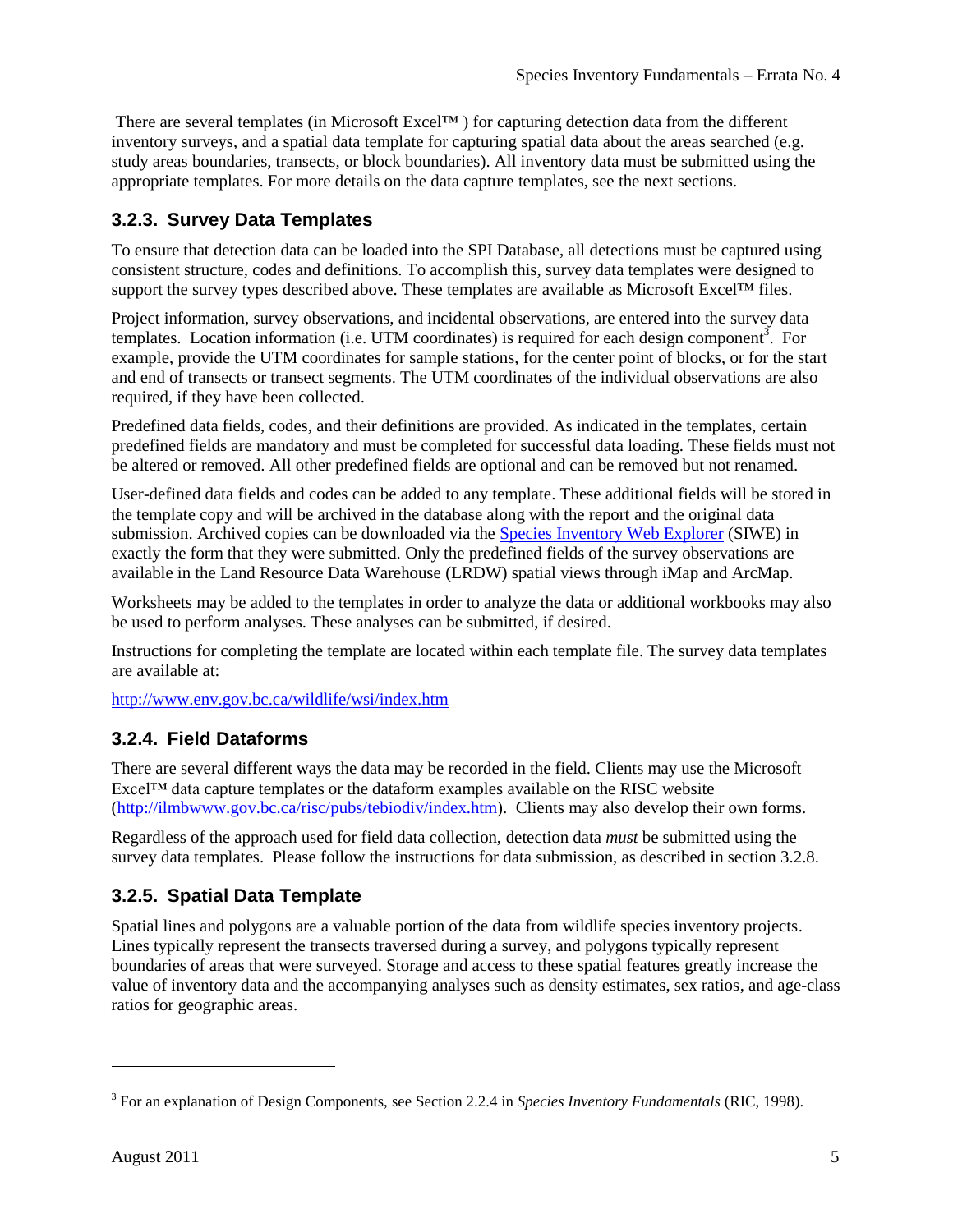Species Inventory Fundamentals – Errata No. 4

To ensure that spatial features can be loaded into the Species Inventory (SPI) database, the format of all spatial features must conform to the standards described in the following section.

## **3.2.6. Spatial Data Structure**

- 1. Spatial data for SPI inventory projects must include one or more of the following feature classes:
	- a. StudyAreas
	- b. Blocks
	- c. Transects
	- d. FlightLines
- 2. Spatial data must be in Albers BC projection.
- 3. Spatial data must be submitted in a standard spatial data template.
	- a. The spatial data template is an empty ESRI™ file geodatabase. Much like the MS  $\text{Excel}^{\text{TM}}$  survey data templates, the spatial data template contains predefined columns, codes, and structure in which spatial features can be created or loaded.
	- b. An alternative Shapefile-based template is available to support data providers who work in the ArcView 3.xx environment.
	- c. One spatial data template must be populated for each project; a spatial data template must not be populated with spatial data from more than one project.
	- d. The spatial data templates are available at: <http://www.env.gov.bc.ca/wildlife/wsi/index.htm> and instructions for using the spatial data templates are located within each template file.
- 4. The standard spatial data template has the following characteristics
	- a. Column names are no longer than ten characters.
		- i. An ESRI<sup>™</sup> file geodatabase permits long column names. However, a Shapefile only permits column names up to 10 characters long. In order to avoid confusion, the spatial data template has column names limited to 10 characters long so that the spatial data template column names are compatible with Shapefiles.
	- b. Column names and their alias names are identical.
		- i. Within an ESRI™ file geodatabase, differing names between column names and their aliases can be confusing because ArcView 9.xx will sometimes display the formal column name and sometimes the alias. Furthermore, when appending any Shapefile into the spatial data template, ArcView 9.xx only maps columns automatically based on the formal column names. Therefore the spatial data template is designed so that the column names and their aliases are identical, and are compatible with Shapefile column names.
	- c. "SA\_Name" and "Comments" columns are in every feature class
		- i. Regardless of whether a spatial feature is to be associated with a study area, block, or transect, the "SA\_Name" column must always be present and populated for each spatial feature. The names of the study areas must exactly match the names of the study areas listed in the MS Excel® data capture template. The "Comments" column is for free-form textual notes; it need not be populated.
	- d. "Blocks" feature classes contain the additional column B\_Label which must be populated with block labels that match the labels of blocks in the MS Excel® data capture template.